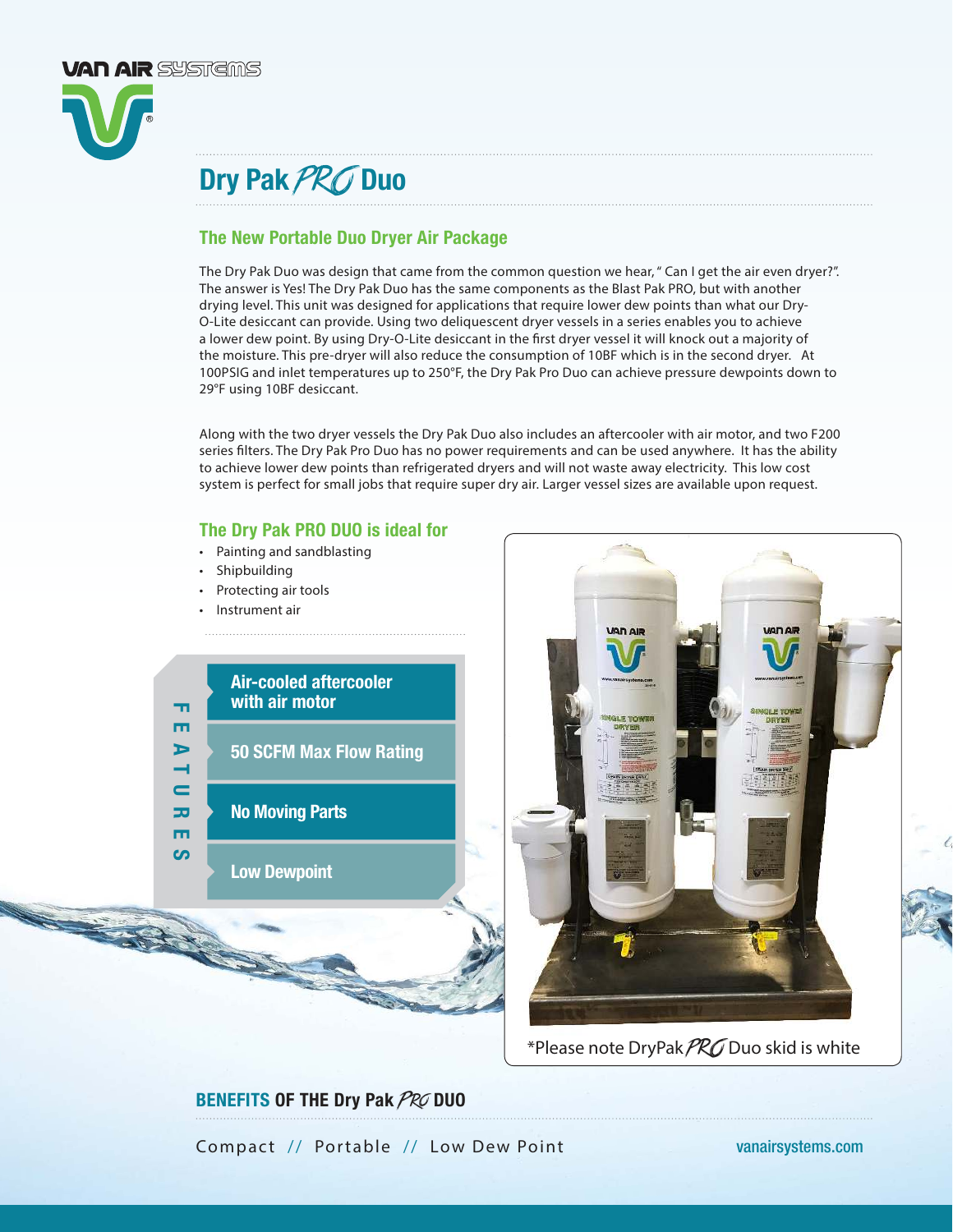#### STANDARD EQUIPMENT

- Air-cooled aftercooler with Air Motor
- (2) F200 Series Filters
- (2) D8 Deliquescent Dryer Vessels
- Manual Drain Valves
- 50 SCFM Max Flow Rating
- Fork lift Access
- Site window for viewing desiccant levels
- 10 Year Vessel Warranty

#### DIMENSIONS & SPECIFICATIONS

|                  | <b>HEIGHT</b>  |     | <b>WIDTH</b> |    |    | <b>DEPTH</b> | <b>Air Motor</b> | Inlet<br>Conn. | <b>Outlet</b><br>Conn. | <b>Flow</b><br>Rating | Weight |     |
|------------------|----------------|-----|--------------|----|----|--------------|------------------|----------------|------------------------|-----------------------|--------|-----|
| <b>Model No.</b> | in.            | cm  | in           | cm | in | cm           | (SCFM)           | (in)           |                        | <b>SCFM</b>           | lbs    | kg  |
| DPPD-50          | $43^{1}/_{16}$ | 109 | 30           | 76 | 20 | 51           | 22               | $1.14$ " NPT   | $3/4"$ NPT             | 50                    | 350    | 159 |
|                  |                |     |              |    |    |              |                  |                |                        |                       |        |     |



2950 Mechanic Street, Lake City, PA 16423, USA | Toll Free Phone 800-840-9906 | Corporate Fax 814-774-0778 | Order Entry Fax 814-774-3482



Distributed By: